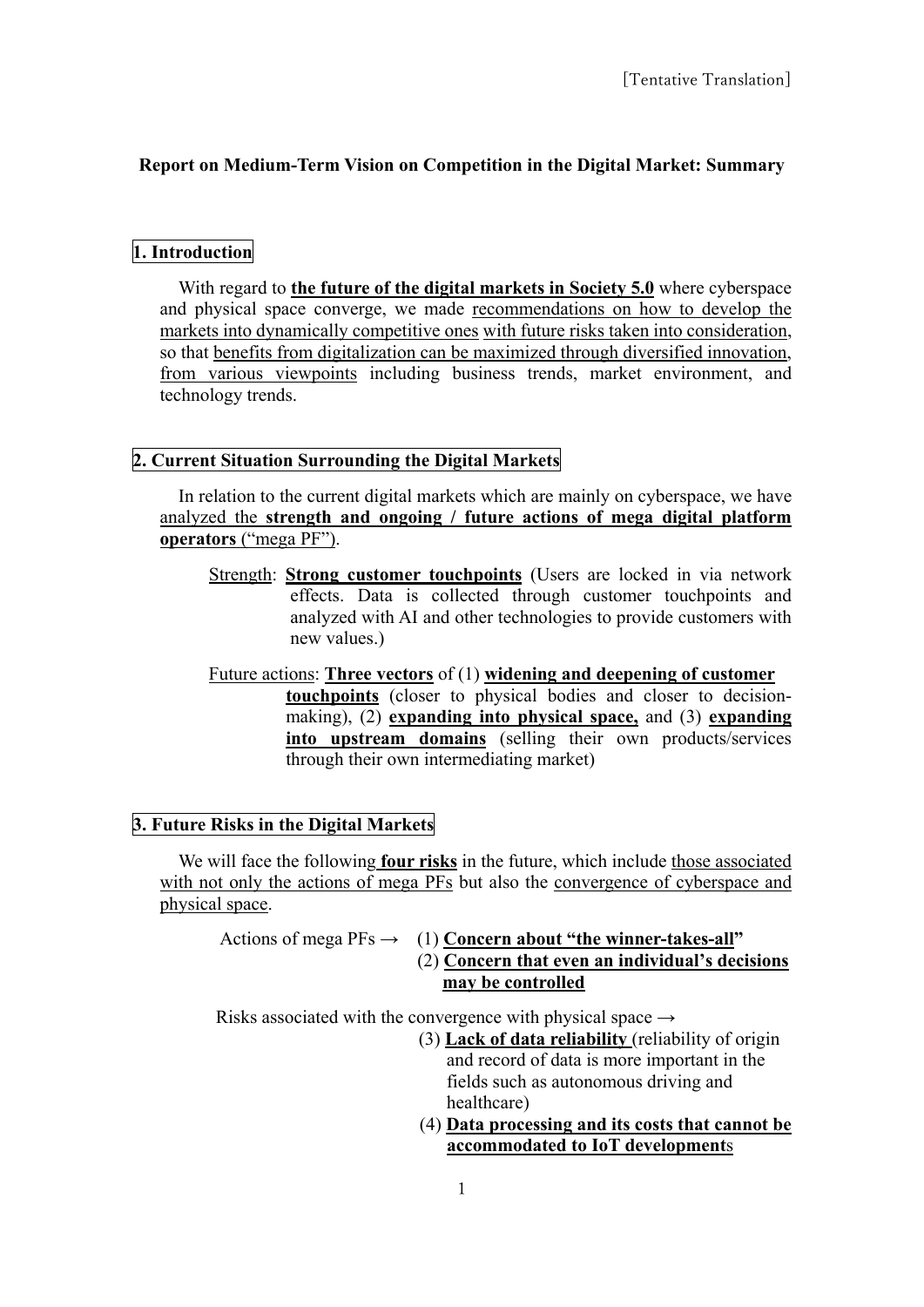## **4. Future Direction**

Innovation through dynamic competition in the digital markets will accelerate Society 5.0 and make it richer.

◆ **The future of digital markets to be pursued:** Not "dependent on a handful of giant corporations" or "a surveillance society," but **the third way**:

### →1) **Competition among diverse players** 2) **"Data governance" as a foundation of trust** 3) **Realization of digital markets based on "trust"**

- $\blacklozenge$  To achieve these, we will implement the followings from the various aspects of business environment, rules, technologies, etc., with short-term and medium- to long-term perspectives, responding flexibly to the coming changes in the circumstances.
- (1) **Acceleration of digital transformation ("DX")** to create diverse players in the digital markets **[short-term]**

### **<Current issues>**

- Current DX situation: **Implemented sporadically within companies** (still in the stage of trials and implementation in limited business units)
- Bottlenecks: Sharing a sense of urgency, reform of corporate culture, reform of management structure for corporate culture change, empowerment, integration of business personnel and technology personnel

### **<Direction and Policy Measures >**

In the COVID-19 era in which a sense of urgency has been shared and momentum to reform corporate culture has been enhanced, **DX should be accelerated.**

- Support for management reform  $\rightarrow$  Encourage corporations to use tools such as DX Promotion Indices. Based on data gathered through these tools, the Government will analyze and provide information on the progress of DX activities, best practices, etc. Encourage collaboration with start-up companies.
- **Reform of impeding regulations** → Regulatory sandboxes, refining regulations, and review of administrative procedures that require paper documents or face-to-face processes.
- $\triangle$  **Government DX** → As instructed by the Prime Minister, strategies for promoting "digital government" will be put together in the near future and will be implemented.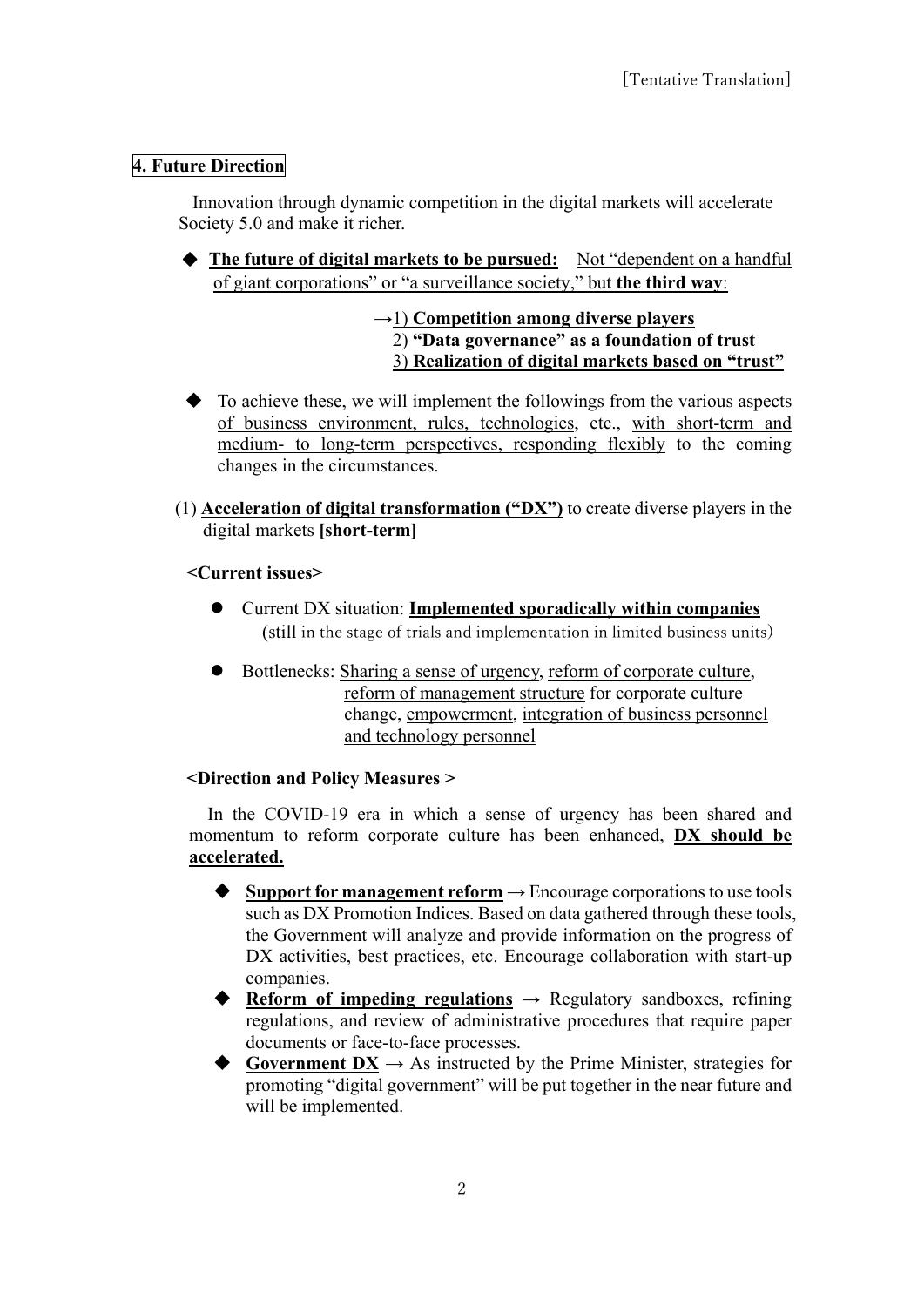(2) **Development of law enforcement** (strengthening of the enforcement of the **Antimonopoly Act** and the Act on Improving Transparency and Fairness of Specified Digital Platforms ("**Transparency Act**"), **and development of rules** in order to flexibly respond to changes in digital markets **[short- and mediumterm]**

## **<Current issues>**

- **Rules have been developed to a reasonable extent over the past year**. It is **necessary to strengthen systems that enforce such rules**.
- Meanwhile, there is a **risk that mega PFs expand into other markets including "physical" ones and become oligopolistic rapidly**, by leveraging their existing strength (In Europe, ex-ante regulations are under consideration.).

# **<Direction and Policy Measures>**

- **Development of law enforcement** suitable for digital markets. With regard to enforcement of the **Antimonopoly Act**, **enhance the ability to find new cases** and **strengthen the investigation sections** by appointing experts in economic analysis, digital fields, etc., and cooperating with outside parties.
	- **Design in detail the co-regulation system and strengthen the relevant staff** in light of the **Transparency Act**.
- **Development of means to guarantee the transparency and fairness of digital business**, such as **a mechanism by which fairness can be verified with regard to transactions invisible from outside** since these are processed by programming code (this aspect will be considered in advance with reference to the digital advertising market.).
- In relation to **the risk of oligopolization by mega PFs in the other markets**, it will be dealt with through M&A reviews and other enforcement of the Antimonopoly Act, etc. Additional rules will **continue to be under consideration**.

# (3) **Decentralized "Trusted Web" in which the way of data governance will be changed by technologies [medium- and long-term]**

**<Current issues>** 

 In the current Internet structure, **data is managed and used by mega PFs in a centralized way**.

(**How data is used is unknown to users (black box)**  $\rightarrow$  **<u>Lack of "trust"</u>)** 

- Lack of trust raises **concerns about the use of personal data** and can lead to a **hindrance to data utilization among companies**.
- In this situation, **there is a limit to how much trust can be guaranteed by laws and contracts**, and there is a need to **ensure technologically the governance of fair handling of data** (Some engineers around the world are pursuing this direction.).